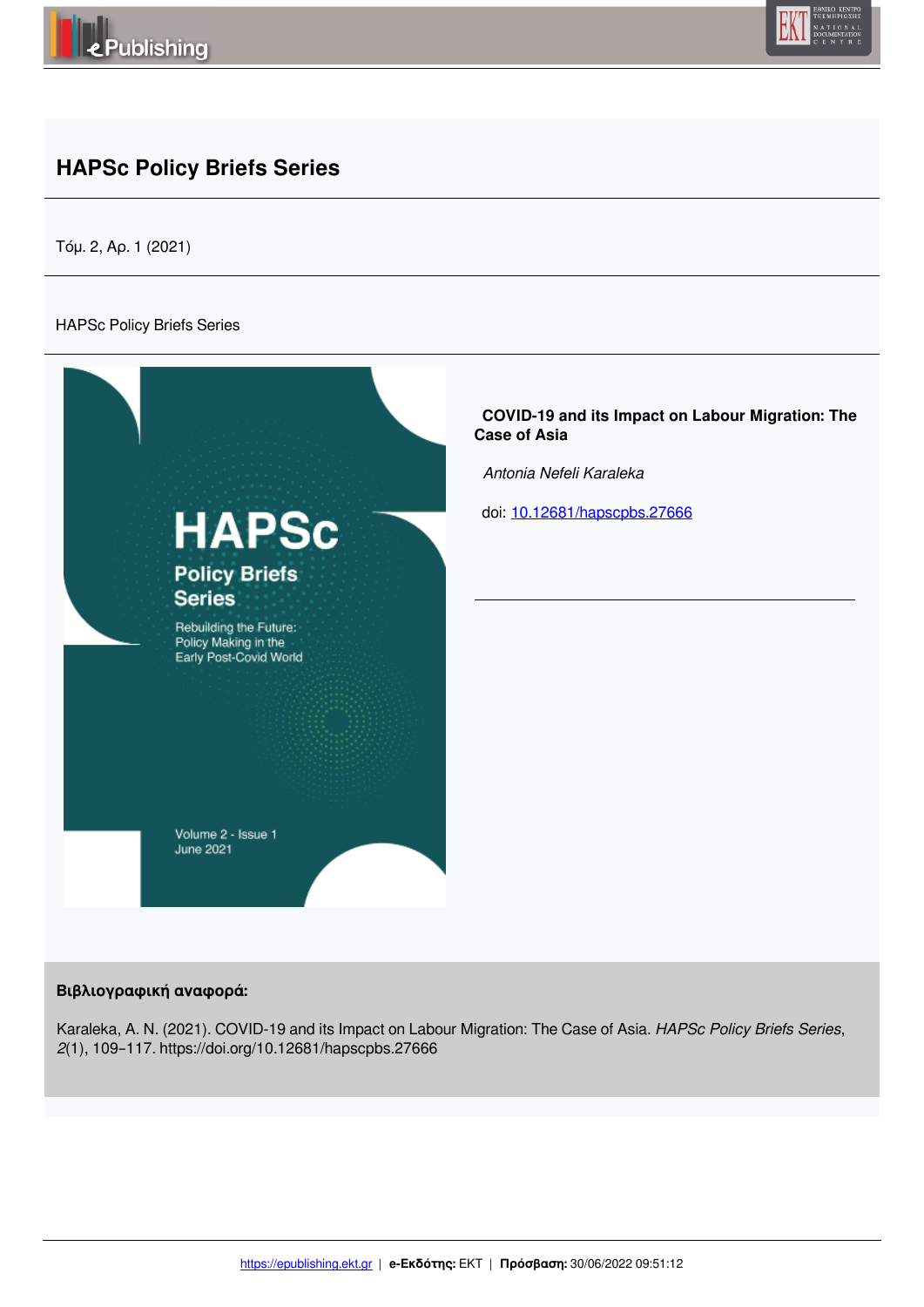

# **COVID-19 and its Impact on Labour Migration: The Case of Asia<sup>1</sup>**

Antonia - Nefeli Karaleka<sup>2</sup>

# **Abstract**

Globalized economy relies on labour migration. In the current effort to rebuild the future in an early post-COVID world, the impact of this health crisis had on the international migration workers should be studied. For more than a year now, professionals of different skill levels have been obliged to either return to their home country or to stay trapped in their destination country unemployed or with little access to social security or the ability for self-protection by potential virus infection. The impact was huge both for the origin and the destination countries. One of the most important effects was on international remittances. Some initiatives were taken to manage this situation. This policy brief aims to enlighten new areas on which extra effort should be made regarding labour migration.

**Keywords**: Labour migration; COVID-19; Asia; origin and destination countries; employability.

# **Introduction**

The current globalized economy relies on labour migration (IOM, 2020). International labour migration<sup>3</sup> seems to be an integral and necessary part for the status quo of our economy. Undoubtedly, the face of labour migration is very different not only in every city, country and continent but also for each family and professional sector. The current health crisis brought up the discussion about migrant labour. While there are important exceptions for specific professions (such as doctors, scientists, policy makers, journalists, governmental official, etc.) the majority of work travelers are not able to continue traveling and may not be able to do so for the foreseeable future (Yayboke, 2020). An important distinction should be made between business trips, i.e. have a base in the origin country and traveling for some days to visit a client/partner etc. and migration labour, i.e. people living their origin country to migrate for a long period of time (not necessarily permanently) to save money and send remittances back to their family. The majority of these people are low-skilled workers who are in the forefront of travel restrictions (Migration Data Portal, 2021). Due to COVID-19 related layoffs, many of them risk their legal residence in the country as they are on temporary work visas (Ranjan, 2020). In other words, these people should either find another job suitable for their visa category, try to acquire a different type of visa or decide to take one of the scarce flights back to their home country.

<sup>&</sup>lt;sup>1</sup> To cite this paper in APA style: Karaleka, A. N. (2021). COVID-19 and its Impact on Labour Migration: The Case of Asia. *HAPSc Policy Briefs Series*, 2(1): 109-117. DOI: 10.12681/hapscpbs.27666

<sup>&</sup>lt;sup>2</sup> Antonia Nefeli Karaleka is Political Scientist - Researcher, Managing Editor – EUREOPE Magazine: a bimonthly review.

<sup>3</sup> **Labour migration** according to the International Organization for Migration is *the movement of persons from one State to another, or within their own country of residence, for the purpose of employment. Labour migration is defined as covering both migrants moving within the country and across international borders* (IOM, 2021).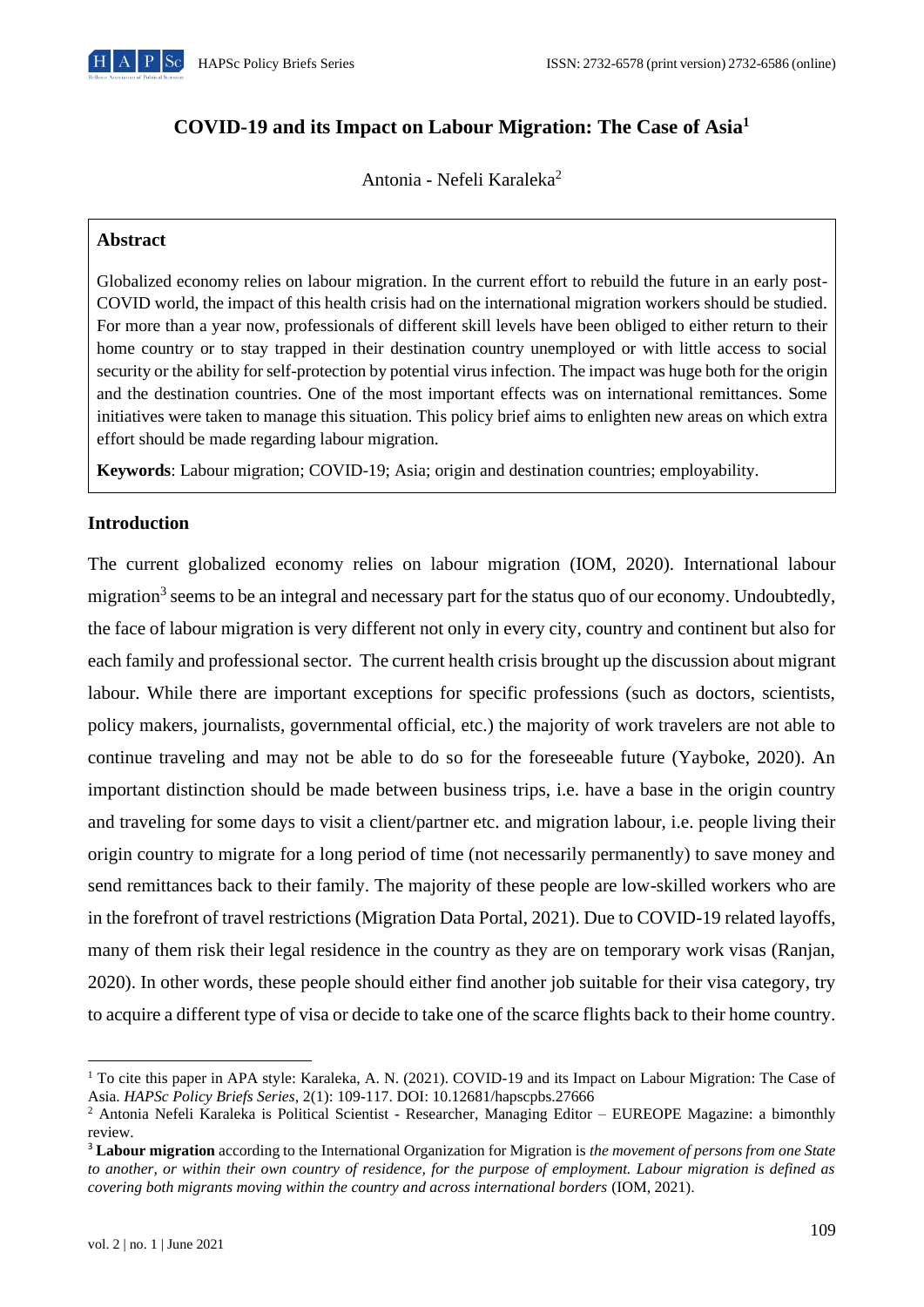

All the above-mentioned scenarios seem equally difficult or not even feasible in some cases. Finding another job during the pandemic is challenging and, in some cases, not even possible for migrants as due to the lack of job vacancies, open positions are covered by locals instead of migrants. However, this is not always the case. For example, during the last one year, there was an increase in labor migrants in specific professional sectors and in the framework of the developing gig-economy<sup>4</sup>. Migrants get hired for supportive services (food delivery, hospitals' cleaning, supply chain, track drivers, emergency manufacturers for gloves and sanitizers, etc.) usually as temporary, contract workers for a commitment of a specific period of time (ADBE, OECD & ILO, 2021). Of course, this kind of professions put them into greater risk of infection while at the same time they may have decreased accessibility to the health system. At the same time, trying to get different type of visa can be impossible as public services are, in the most countries, not open to the audience and online communication or digital platforms are not enough developed to support this kind of procedures. Finally, regardless of the difficulty to go back home because of the rarity of flights, returning to the origin country may be as harmful for the family and the migrant as staying in the reception country. Chances are that economic hardship in the origin country would be, if not worse, at least the same and job positions would not be available (Irudaya Rajan, Sivakumar & Srivasan, 2020). Even though data show that the total amount of remittances sent to the origin countries has increased because some migrants returned back home with their savings, this is beneficial only for the very short-term (ADBE, OECD & ILO, 2021). After a while, the lack of remittances sent from migrants to their families and as a result to the local economy, will put them into great financial strain. This fact, in turn, increases global inequality.

This brief discusses the impact of COVID-19 on labour migration both for the country of origin and for the country of destination. What is more, it comments on the impact on the international migration and suggests specific measures which could be taken from different actors not only on a national level but also on the international one. The focus area of the brief is Asia as it is a continent with both major origin and destination countries for labour migration.

# **The impact of Covid 19 on the countries of origin in Asia**

Before the COVID-19 pandemic, the number of international migrants globally was 272 million (3.5% of the world's population and 74% of all migrants were of working age (20-64 years). Two out

<sup>4</sup> **Gig-Economy** is *based on flexible, temporary, or freelance jobs, often involving connecting with clients or customers through an online platform. The gig economy can benefit workers, businesses, and consumers by making work more adaptable to the needs of the moment and demand for flexible lifestyles. At the same time, the gig economy can have downsides due to the erosion of traditional economic relationships between workers, businesses, and clients*. (Investopedia, 2021).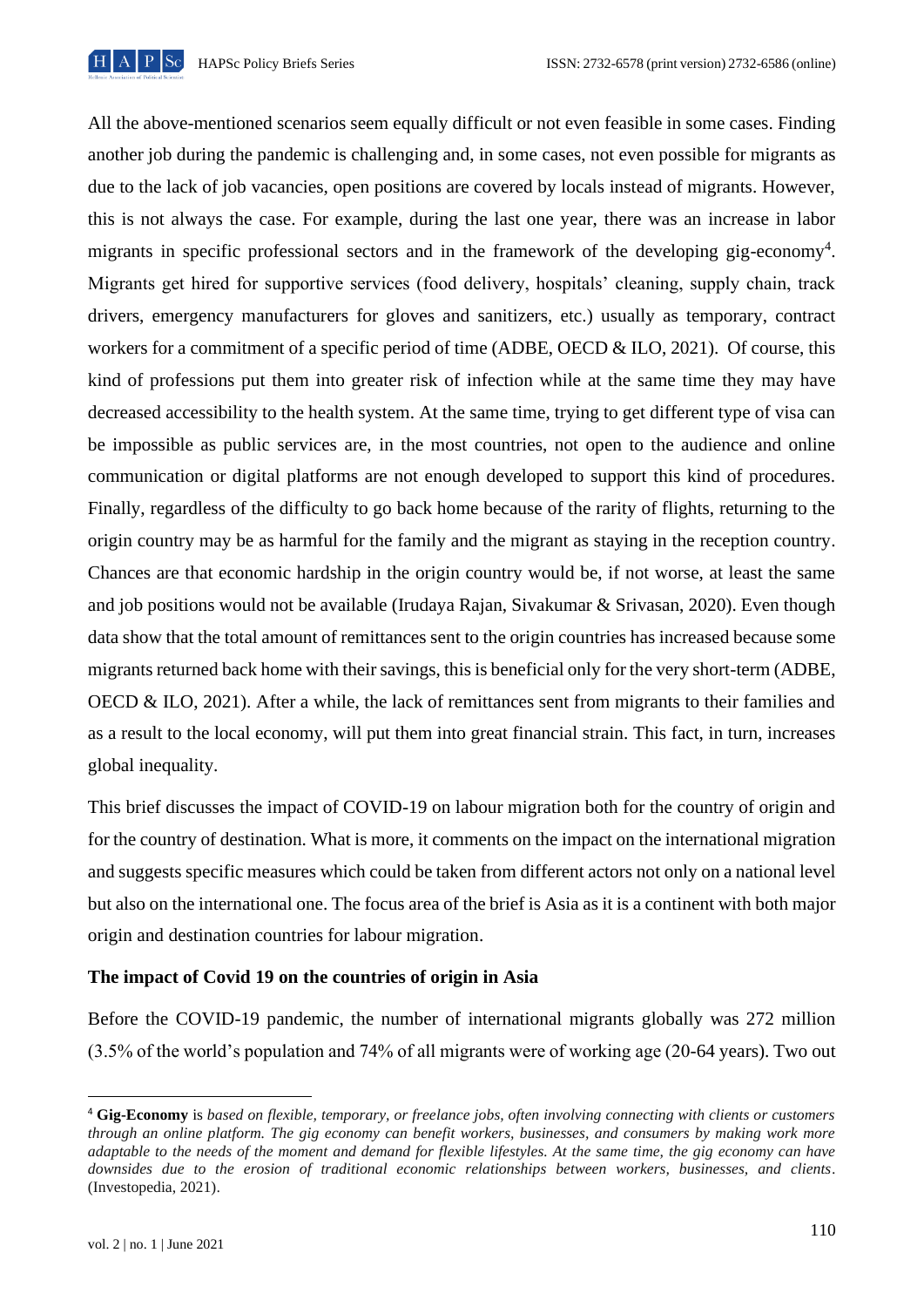

of three countries with the largest number of migrants living abroad are Asian countries, i.e. India (17.5 million migrants) and China (10.7 million migrants). Accordingly, these two countries are the top 2 remittance recipients in the world and USA, UAE and Saudi Arabia are the top remittancesending countries. Migrant workers are estimated to be around 164 million, 58% out of them are men and 42% are women (ADBE, OECD & ILO, 2021). Another important fact is that among the 20 countries with the highest number of COVID-19 cases as of 1 March 2021, at least 7 countries depend on migrant workers in the critical sector of healthcare services (see Image 1).



**Image 1: Share of Foreign-Born Doctors and Nurses in Selected OECD Countries**

There is no doubt that labour migration has a potential of a triple-factor impact. To begin with, for the countries of destination, migrant laborers contribute to the economic growth through the increase in human capital of different skills levels. For countries of origin, international labour migration reduces home underemployment and most importantly, increases remittances. Especially the latter is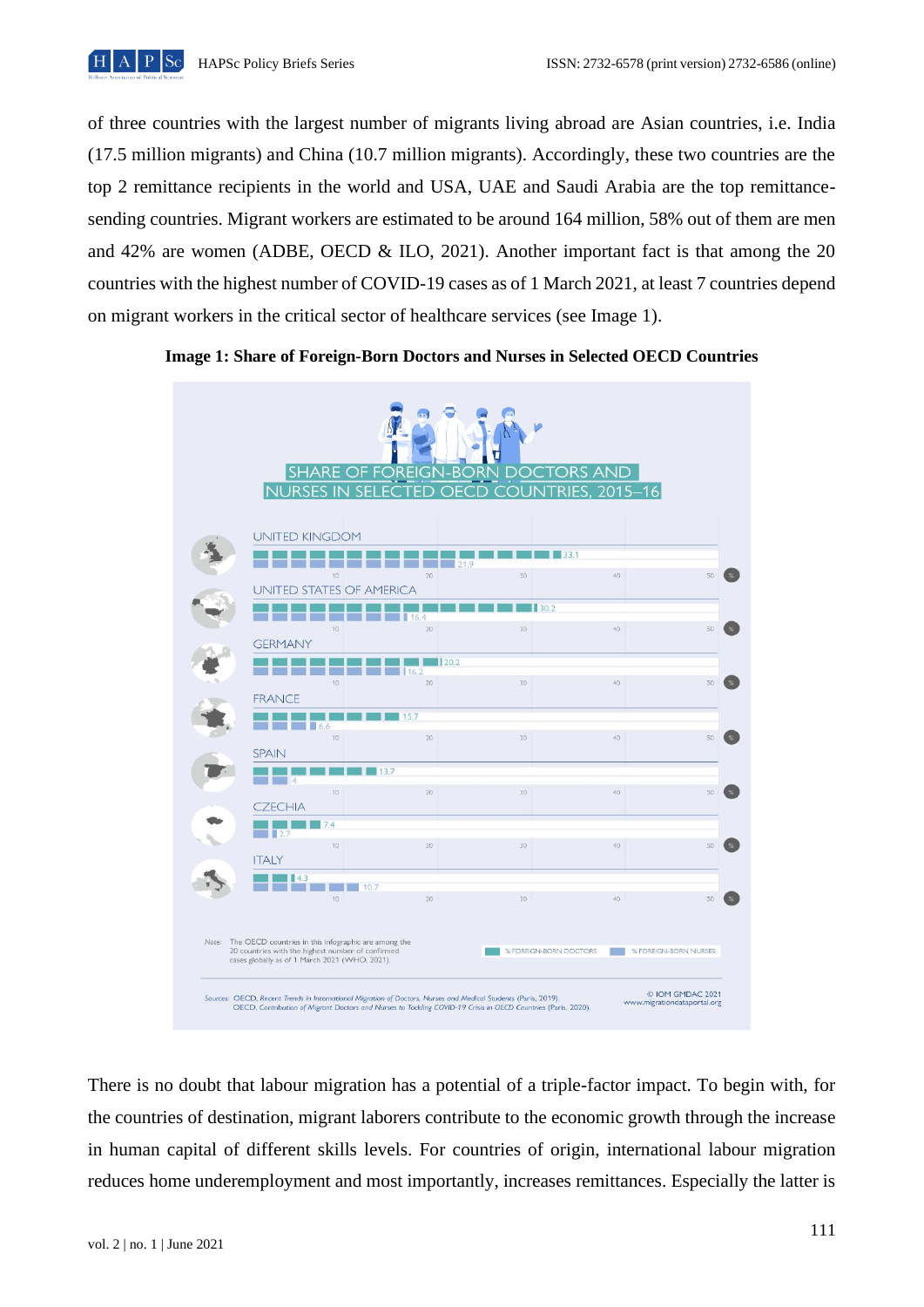

crucial for some Asian countries whose economy relies on the inflow of dollars coming in the country by migrant workers (Rahman et al, 2014).

Focusing on the outflows of migrant workers, there was radical collapse of deployment during the first months of the pandemic (see image 2). The Philippines, one of the largest, at an international level, origin countries (in comparison with the size of the population) , saw a radical decrease concerning the outflow of migrant workers. From January to May 2020, new hires deployed were only 71.000, i.e. 60% lower compared to the 174.300 migrants who were deployed the same period of 2019. India, the first country in the world in receiving remittances, from April to September 2020 had only 1.6% of the outflow of the same period of 2019 (Khadria, n/a). Bangladesh, Pakistan, Sri Lanka, Vietnam, Indonesia, Nepal, Thailand and People's Republic of China: all of them faced a more or less important decrease in the number of labour migrants (ADBE, OECD & ILO, 2021).

In addition to the decreased outflows, since the beginning of the COVID-19 health crisis and as a response to it, many labour migrants decided to return to their home countries (Foley & Piper, 2021). Economic restrictions, jobs layoffs, expiration of their residence permit, border closure, the risk of infection by the virus and in some cases unequal treatment by the social services, led many labour migrants to go back to their origin country. It should be noted that there were also a lot of people who wanted to return but they could not due to many reasons and among them, due to reduced international flights and their government's lack of readiness to accept them back.

Until now, three different effects of the COVID-19 pandemic are mentioned: decreased outflows from the origin countries, increased number of returnees and migrants stranded in their host country sometimes without being able neither to work nor to travel back home.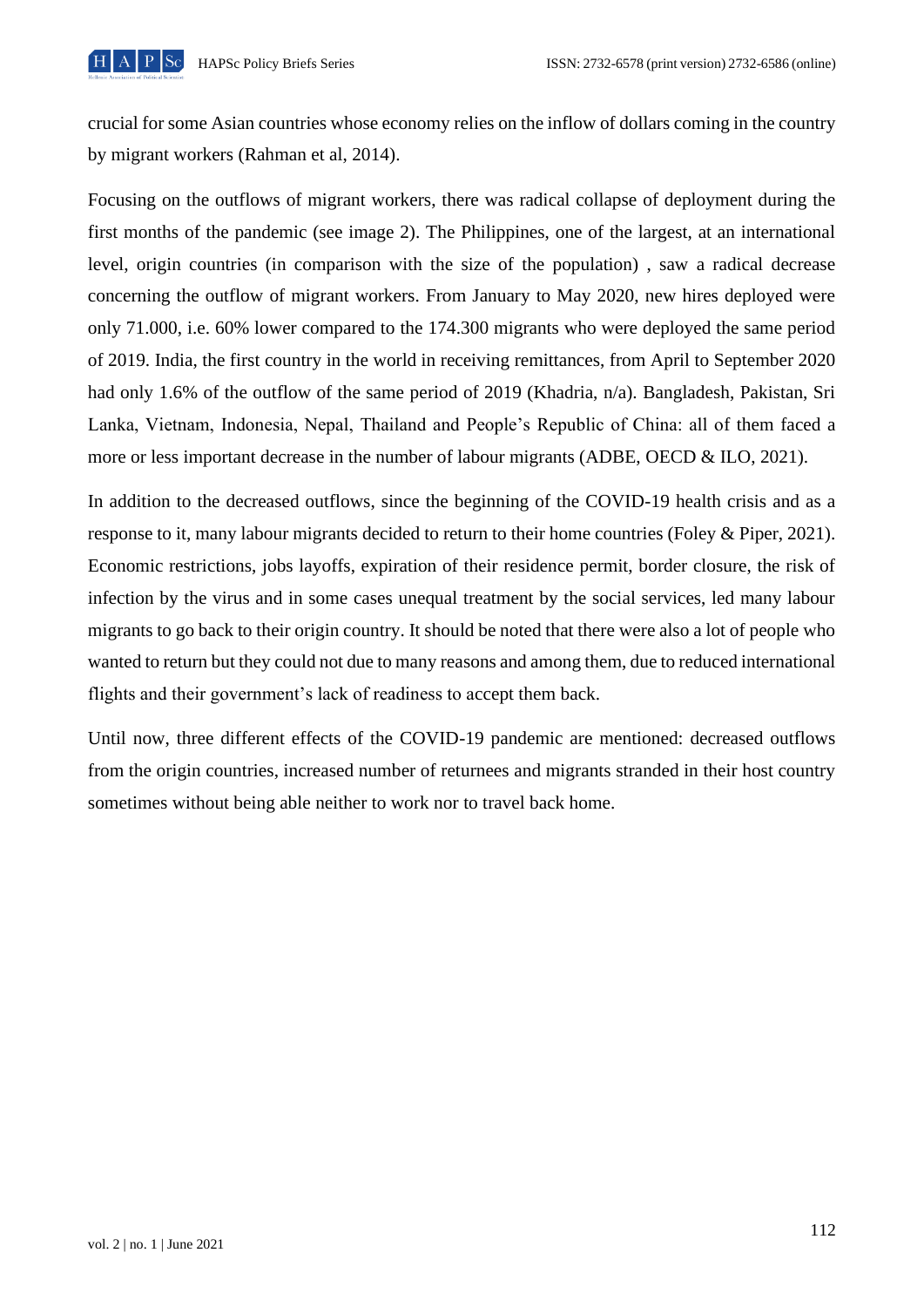

#### **Image: Changes in Outgoing Deployment, 2019-2020**



**Source:** Asian Development Bank Institute, Organization for Economic Co-operation and Development, and International Labour Organization (2021). *Labor Migration in Asia: Impacts of the COVID-19 Crisis and the Post-Pandemic Future*.

All in all, in many cases migrant workers returned back home with more debt than when they left. At the same time, the remittances they were sending from the destination country back to their origin country were, in the vast majority of cases, the basic income for their families and a strong boost for the local economy. Their return, due to the pandemic, was harmful for the economic growth of their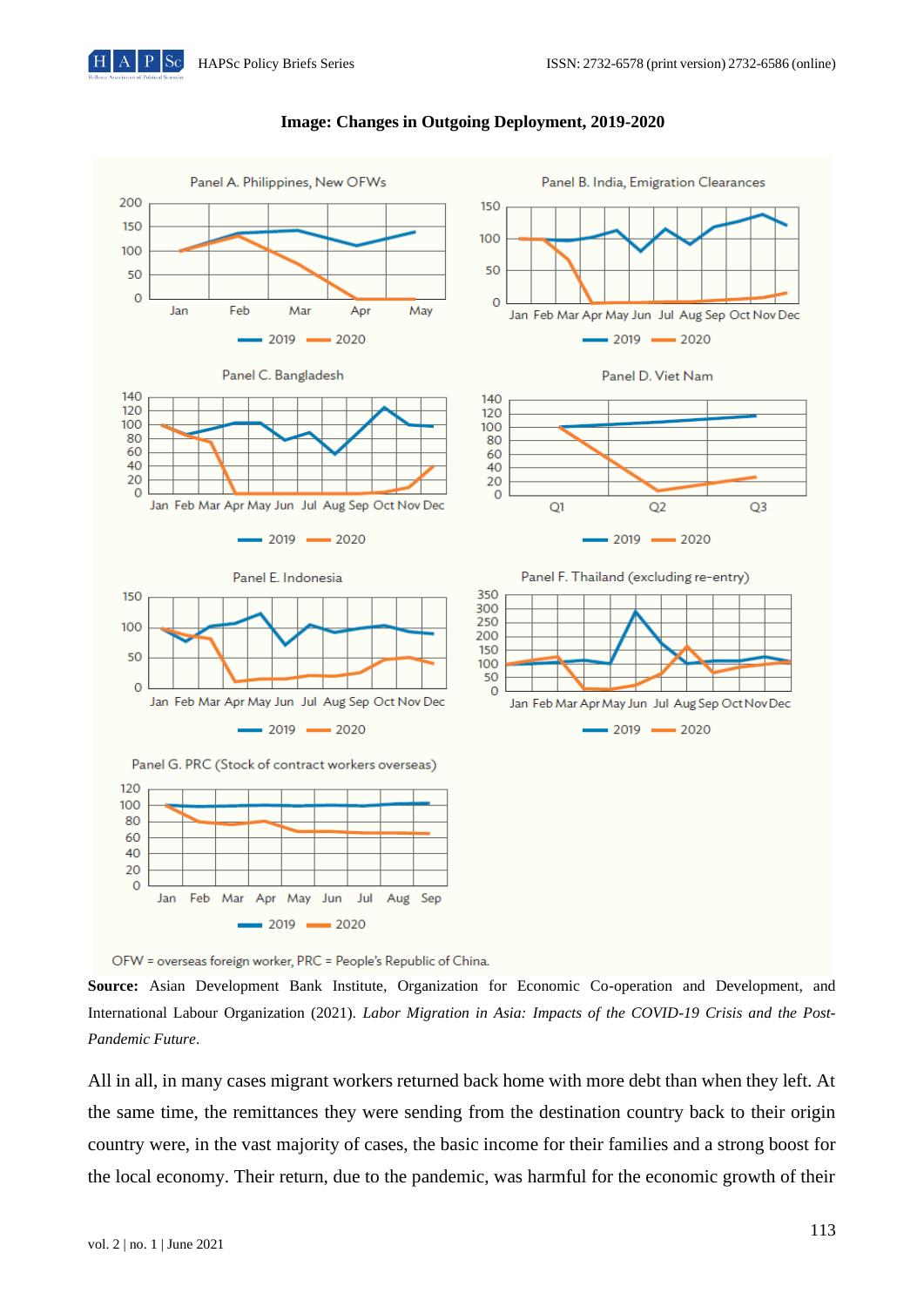

country of origin as well as for the economic sustainability of the households. Even though the total amount of inflow remittances slightly increased because migrants brought with them their savings, the recurrence radically decreased and stopped (Migration Data Portal, 2021). Taking into consideration that 90% of global remittances are sent by migrants from the countries most affected by COVID-19, the spillover effect spread rapidly (Migration Data Portal, 2021). What is more, many migrant labourers reported salaries being withheld and non-paid because of the emergency situation many companies were faced with due to COVID-19 and because of the short time available prior to their return (Knomad, n/a). On top of that, migrants returning to their countries need to be integrated again into the local communities both socially and financially. However, the majority of the biggest countries of origin are also struggling financially and the pandemic made the situation even worse. The protection and support measures both on a regional and on an international level were inefficient and inadequate (Saddiqi, 2021).

# **The impact of COVID 19 on the destination countries in Asia**

The impact of COVID-19 pandemic was also important for the destination countries in Asia. Specifically, from April to August 2020 there was a decrease of foreigners entering Japan on work visas, excluding re-entry, from 123.000 to 627 compared to 2019 during the same period. At the same time the number of interns entering the country decreased impressively. Also, the number of labor migrants decreased in the Republic of Korea and in Malaysia only for some months. In Thailand the registration of work permits fell to 1/3 of their pre-pandemic levels and in Hong Kong, China the number of employment and investment visas were reduced (ADBE, OECD & ILO, 2021).

The fundamental outcome of the above-mentioned facts for the destination countries is the decline in the stock of migrant workers. For example, in Singapore, the number of migrant workers fell by more than 5% during the first 6 months of 2020, i.e. more than 70.000 workers. A visible decrease there was also in Taipei, China (ADBE, OECD & ILO, 2021). In Asian countries which basecore job functions on their migrant workforce, the pandemic had serious negative results. When it comes to low-skilled migrants, the lack of them, due to reasons mentioned before (return to home country, etc.), means lack of workforce for gig-economy job positions. Part-time, domestic, construction and food delivery services which are usually staffed by low-skilled migrants faced a lack of human capital. Furthermore, another outcome of this situation is that each destination country had to coordinate the process of return of migrants back to their home countries. What is more, the country had the responsibility to keep under control the infection rate among the migrants. Migrants in general and many of the labour migrants specifically were much more exposed to the possibility of infection by COVID-19 because of the lack of access to proper healthcare and social security system and their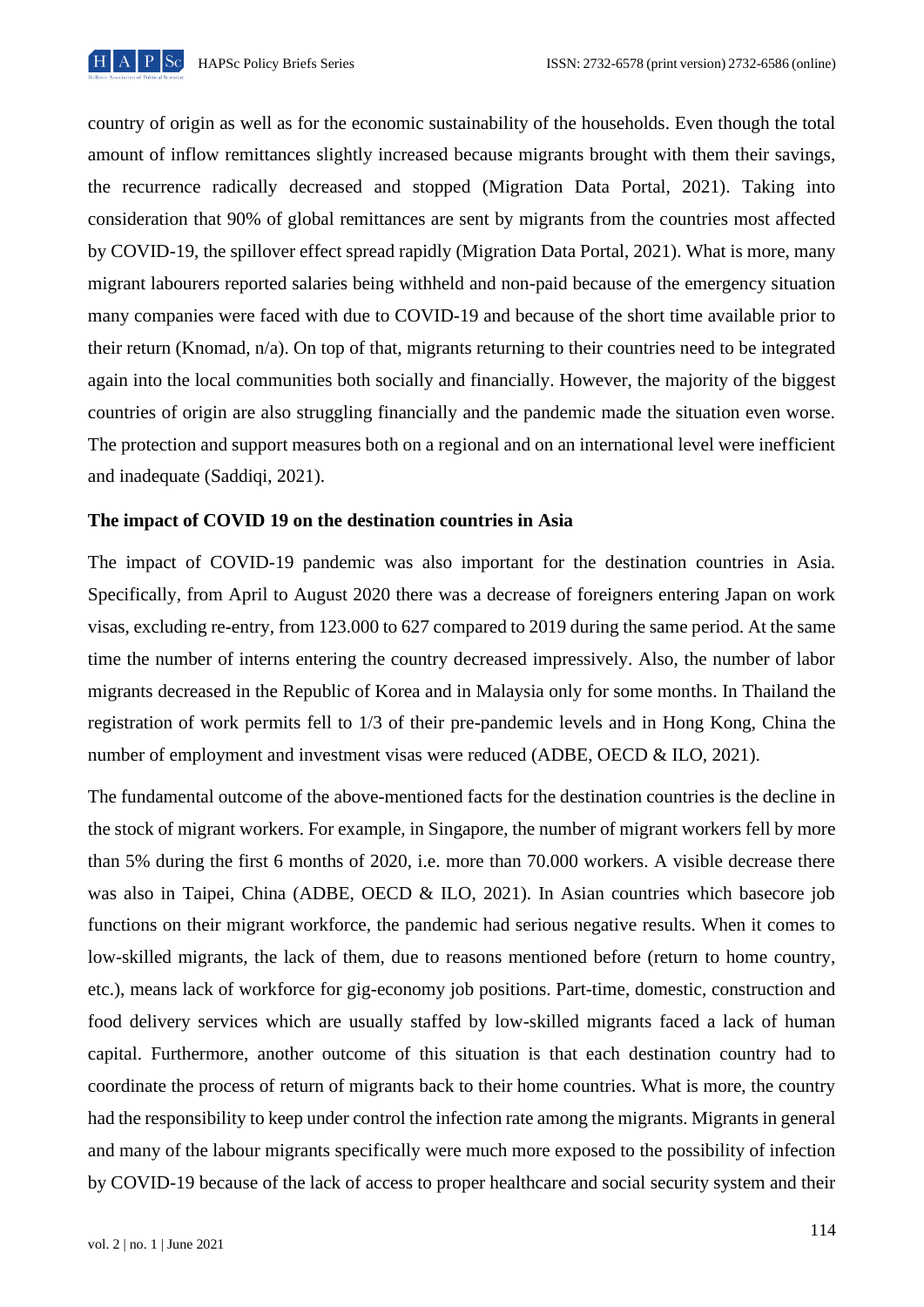

poor living conditions. As a result, each destination state had to create, if not already existing, and support both financially and in terms of workforce an efficient and effective social security emergency mechanism for labour migrants. The aim of this mechanism is the coordination of the extra help needed for those who were hit harder by the health crisis (ILO, 2019). Finally, another major effect of the pandemic for the destination countries which used to base a lot of their job functions on migrants, either low-skilled or high-skilled, is the turn to automatization. It will not be surprising that after the recurrent lockdowns and opening-closure of borders, these destinations would need fewer migrants for their workforce because of the advancement of automatization.

### **Policies suggested**

Counting more than a year since the beginning of the pandemic, there were some emergency measures taken from the Asian countries to protect labor migrants. For example, Philippines put a limit on deployment of new agency or direct hires of healthcare workers to other countries (ADBE, OECD & ILO, 2021). This kind of protectionism seemed to be quite common during the last months as the majority of countries needed to protect themselves and their local workforce. Even though such initiatives on a local level are necessary, they are not enough unless they are part both of a more developed network of interconnected national and international actions and of a worldwide aim for solidarity.

In this context, local governments should focus on the improvement of emergency preparedness planning in a crisis context. The global network is always present. However, each separate country should be alert for urgent needs and able to rely on its own forces (IOM, 2020). Developing crisis management skills of the administrative institutions is necessary not only for the current situation but also for the future (Paliath, 2021). The COVID-19 pandemic should work as a lesson for future learning after all. Labor migration governance should be strengthened in all levels. Many changes should be made both in terms of the administration and goal-setting. Migrants' wages protection and improvement should become a crucial priority. At the same time, extra effort should be made on the improvement of housing conditions of labor migrants as their poor living standards are very often the cause of infections' rate increase (ILO, 2020). In general, their access in the social security system should be either considered as of particular emergency need or, at least, secure and stable.

However, all the above would not be determinant if the general framework of migrant workers' social integration and cohesion is not extended (Gagnon, 2021). Two suggestions are made here. First of all, migrant workers should not be dependent by their current job but to be able to adapt to the changing circumstances by constantly increasing their employability. In other words, an idea would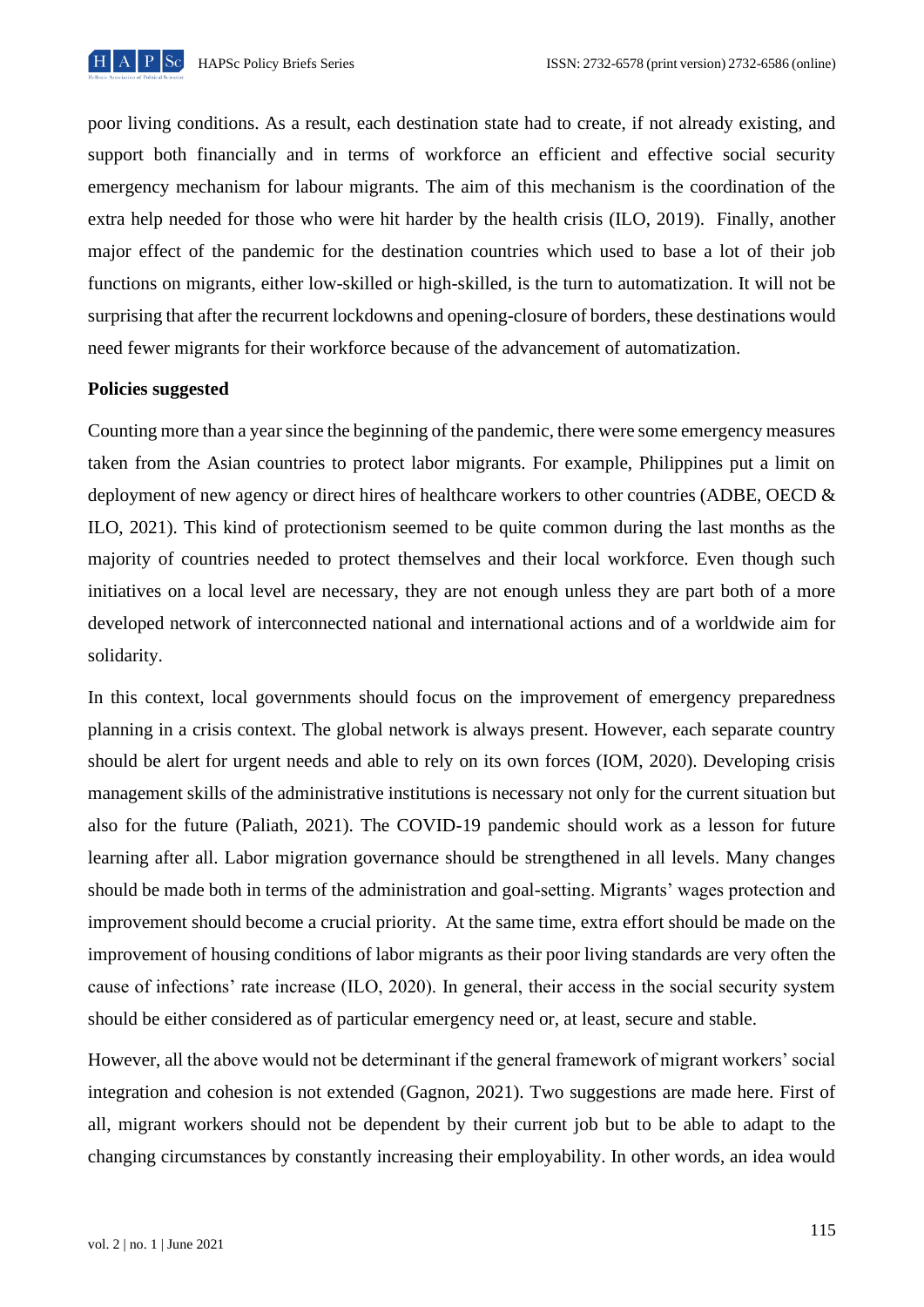

be to emphasize on the improvement of the access migrants have to upskilling and reskilling. In this way, they would be more resilient to emergency and as a result more adaptable and self-sufficient. The state would not need to apply urgent support plans on a great extend and both socially and financially would operate more efficiently. At the same time, increasing the employability of migrants would also lead to the increase of employability of locals as they would need to upskill themselves to be able to "compete" the rest of the workforce. The second suggestion is to ensure Migtech advancement. Migrant Access to Technology is a key component to avoid isolation. Furthermore, it provides access to reliable information for migrants during the migration cycle, i.e. pre-departure stage, post-arrival stage, return and repatriation stage. Finally, it supports digital literacy as it opens new online learning channels and digital tools.

To sum up, labor migration is a crucial topic and it became even more important during the current health crisis. The impact of COVID-19 on both the countries of origin and destination in Asia is prominent and deep-rooted. Already, some measures have been taken and new policies have been adopted to support people under this status quo. However, many more actions can take place and their proper coordination on both the national and the international level would be beneficial and fruitful not only for the global labor migrant community but also for the global workforce in general.

#### **References**

- Asian Development Bank Institute, Organization for Economic Co-operation and Development, and International Labour Organization (2021). Labor Migration in Asia: Impacts of the COVID-19 Crisis and the Post-Pandemic Future.
- Foley, L. & Piper, N. (2021). Returning home empty handed: Examining how COVID-19 exacerbates the nonpayment of temporary migrant workers' wages. *Global Social Policy*, 14680181211012958.
- Gagnon, J. (2021). Inequalities and international migration: securing benefits for all post COVID-19. OECD, January 18. Available at: https://oecd-development-matters.org/2021/01/18/inequalities-and-internationalmigration-securing-benefits-for-all-post-covid-19/ (Accessed: 09/05/2021).
- ILO (2021). Labour migrants. Available at: https://ilostat.ilo.org/topics/labour-migration/# (Accessed: 09/05/2021).
- ILO in India (2021). Labour migration in South Asia. Available at: https://www.ilo.org/newdelhi/areasofwork/labour-migration/lang--en/index.htm (Accessed: 09/05/2021).
- Impact of COVID-19 on Remittances (n.a.). Available at: https://www.knomad.org/covid-19-remittances-call-toaction/#:~:text=The%20Call%20to%20Action%20%E2%80%9CRemittances (Accessed: 09/05/2021).
- International Labour Organization (2019). Preparing for the Future of Work: National Policy Responses in ASEAN  $+ 6.$
- International Labour Organization (2020). Protecting migrant workers during the COVID-19 pandemic Recommendations for Policy-makers and Constituents. Policy Brief, International Labour Migration.
- International Organization for Migration (2020). *World Migration Report 2020*. IOM.
- International Organization for Migration (2020). *Covid-19 and the transformation of migration and mobility globally – Temporary migration regimes and their sustainability in times of COVID-19*. IOM Online Bookstore. Available at: https://publications.iom.int/books/covid-19-and-transformation-migration-andmobility-globally-temporary-migration-regimes-and (Accessed: 09/05/2021).